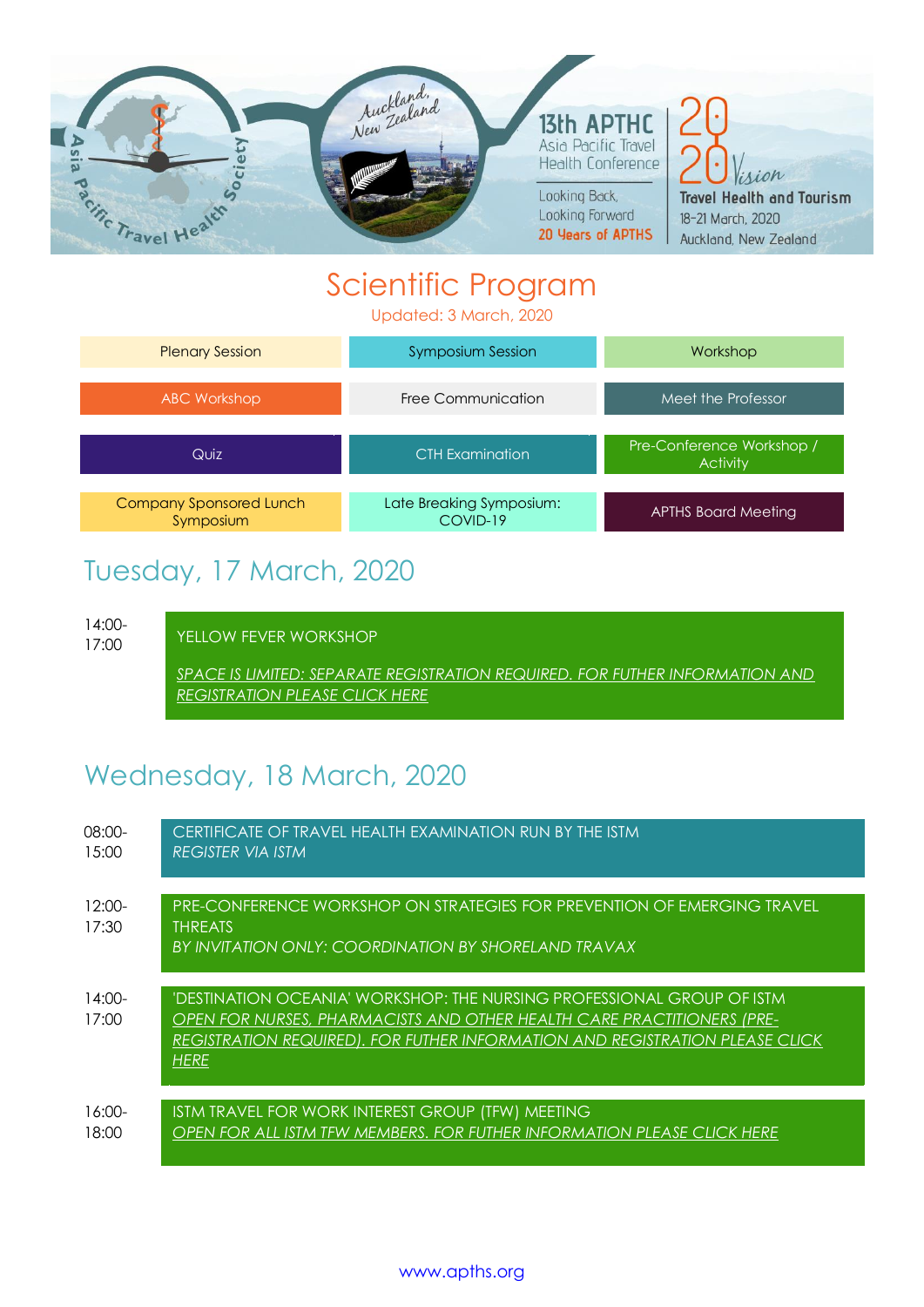

# Wednesday, 18 March, 2020 (Cont.)

| 19:00-<br>20:30 | <b>OPENING CEREMONY</b>                                                                        |
|-----------------|------------------------------------------------------------------------------------------------|
|                 | <b>OPENING PLENARY LECTURE:</b><br><b>EXTREME DIVING</b><br><b>Simon Mitchell, New Zealand</b> |
| 20:30           | <b>GET-TOGETHER RECEPTION</b>                                                                  |

# Thursday, 19 March, 2020

| 07:30<br>08:15 | <b>MEET THE PROFESSOR:</b><br><b>MALARIA DETECTIVES IN</b><br>THE JUNGLES OF<br><b>MALAYSIA</b><br><b>Balbir Singh, Malaysia</b> | <b>ABC 1: TRAVEL MEDICINE INTRODUCTION AND TRAVEL</b><br><b>VACCINES</b><br><b>Robert Bester</b> , New Zealand<br><b>Jonathan Cohen, Australia</b> |  |
|----------------|----------------------------------------------------------------------------------------------------------------------------------|----------------------------------------------------------------------------------------------------------------------------------------------------|--|
| 8:30           | <b>Plenary 1: PUBLIC HEALTH EMERGENCIES</b>                                                                                      |                                                                                                                                                    |  |
|                | <b>HUMANITARIAN RESPONSE</b><br><b>Stewart M. Condon, Australia</b>                                                              |                                                                                                                                                    |  |
|                | <b>OUTBREAK RESPONSE</b><br><b>Eric J. Nilles, USA</b>                                                                           |                                                                                                                                                    |  |

10:00 Coffee, poster viewing and visit the exhibition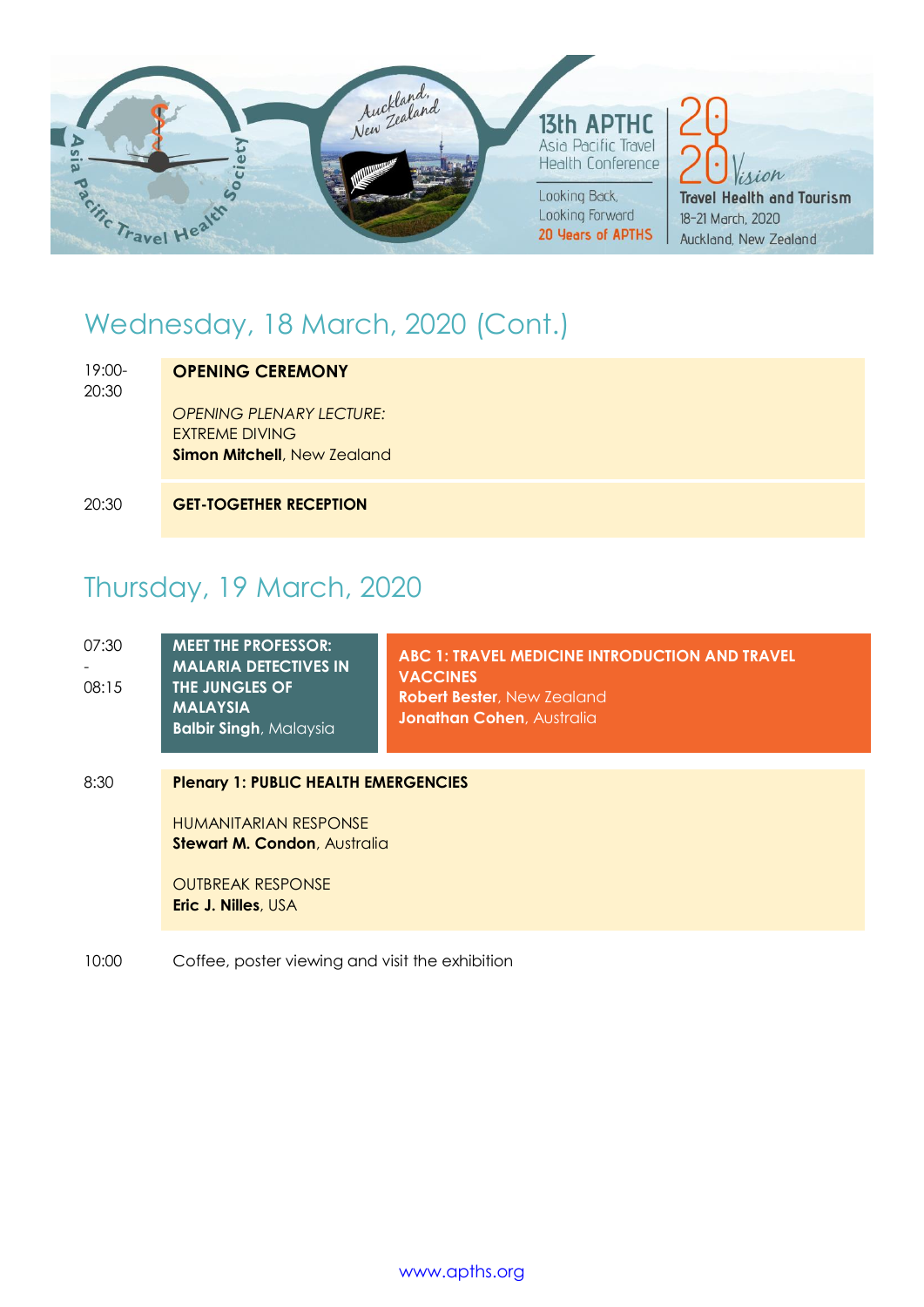

| 10:30 | <b>Symposium 1: MALARIA &amp; TRAVEL</b>                                                                                                                                                                                                                                   |                                                                                                                                     |                                                                                                                                                                                                                                                                                               |
|-------|----------------------------------------------------------------------------------------------------------------------------------------------------------------------------------------------------------------------------------------------------------------------------|-------------------------------------------------------------------------------------------------------------------------------------|-----------------------------------------------------------------------------------------------------------------------------------------------------------------------------------------------------------------------------------------------------------------------------------------------|
|       | TAFENOQUINE: NEW PLAYER IN AN OLD PLAY YARD<br>Peter Nasveld, Australia                                                                                                                                                                                                    |                                                                                                                                     | <b>Workshop 1: DEBATE:</b><br><b>WHERE IS THE</b><br><b>EVIDENCE?</b>                                                                                                                                                                                                                         |
|       | <b>UPDATES ON MALARIA PROPHYLAXIS</b><br>Kevin C. Kain, Canada                                                                                                                                                                                                             |                                                                                                                                     | Modertaor: Jenny<br><b>Visser</b> , New Zealand                                                                                                                                                                                                                                               |
|       | <b>IMPORTED MALARIA</b><br>Sarah McGuinness, Australia                                                                                                                                                                                                                     |                                                                                                                                     |                                                                                                                                                                                                                                                                                               |
| 12:00 | <b>Collect Lunch Boxes</b>                                                                                                                                                                                                                                                 |                                                                                                                                     |                                                                                                                                                                                                                                                                                               |
| 12:30 | <b>COMPANY SPONSORED LUNCH SYMPOSIUM</b><br>Topics Include:<br><b>MEASLES AND TRAVEL</b><br>MENINGOCOCCAL DISEASE<br><b>HEPATITIS A &amp; B: GLOBAL PERSPECTIVE</b>                                                                                                        |                                                                                                                                     |                                                                                                                                                                                                                                                                                               |
| 14:00 | <b>Short Break</b>                                                                                                                                                                                                                                                         |                                                                                                                                     |                                                                                                                                                                                                                                                                                               |
| 14:15 | <b>Symposium 2: MALARIA IN THE</b><br><b>ASIA PACIFIC REGION</b>                                                                                                                                                                                                           |                                                                                                                                     | <b>FREE</b><br><b>COMMUNICATIONS:</b><br><b>ARBOVIRUSES &amp;</b><br><b>STAYING HEALTHY</b>                                                                                                                                                                                                   |
|       | <b>MALARIA IN ASIA PACIFIC:</b><br><b>CURRENT SITUATION AND FUTURE</b><br><b>DIRECTIONS</b><br>Kevin Baird, Indonesia<br><b>ZOONOTIC MALARIA INFECTIONS</b><br>IN THE ASIA PACIFIC<br><b>Balbir Singh, Malaysia</b><br>MALARIA RESISTANCE<br><b>Rob Commons, Australia</b> | <b>Workshop 2:</b><br><b>DESTINATION</b><br><b>ISRAEL</b><br>Itsik Levy, Israel<br><b>MYANMAR</b><br><b>Olivier Cattin, Myanmar</b> | <b>CLINICIAN'S</b><br>PERSPECTIVES ON ZIKA<br><b>ACQUISITION RISK IN</b><br><b>TRAVELLERS TO THE</b><br><b>ASIA-PACIFIC REGION</b><br><b>Sarah McGuinness,</b><br>Australia<br><b>DENGUE FEVER</b><br>OUTBREAK IN NEPAL,<br>2019: CIWEC HOSPITAL<br><b>EXPERIENCE</b><br>Suvash Dawadi, Nepal |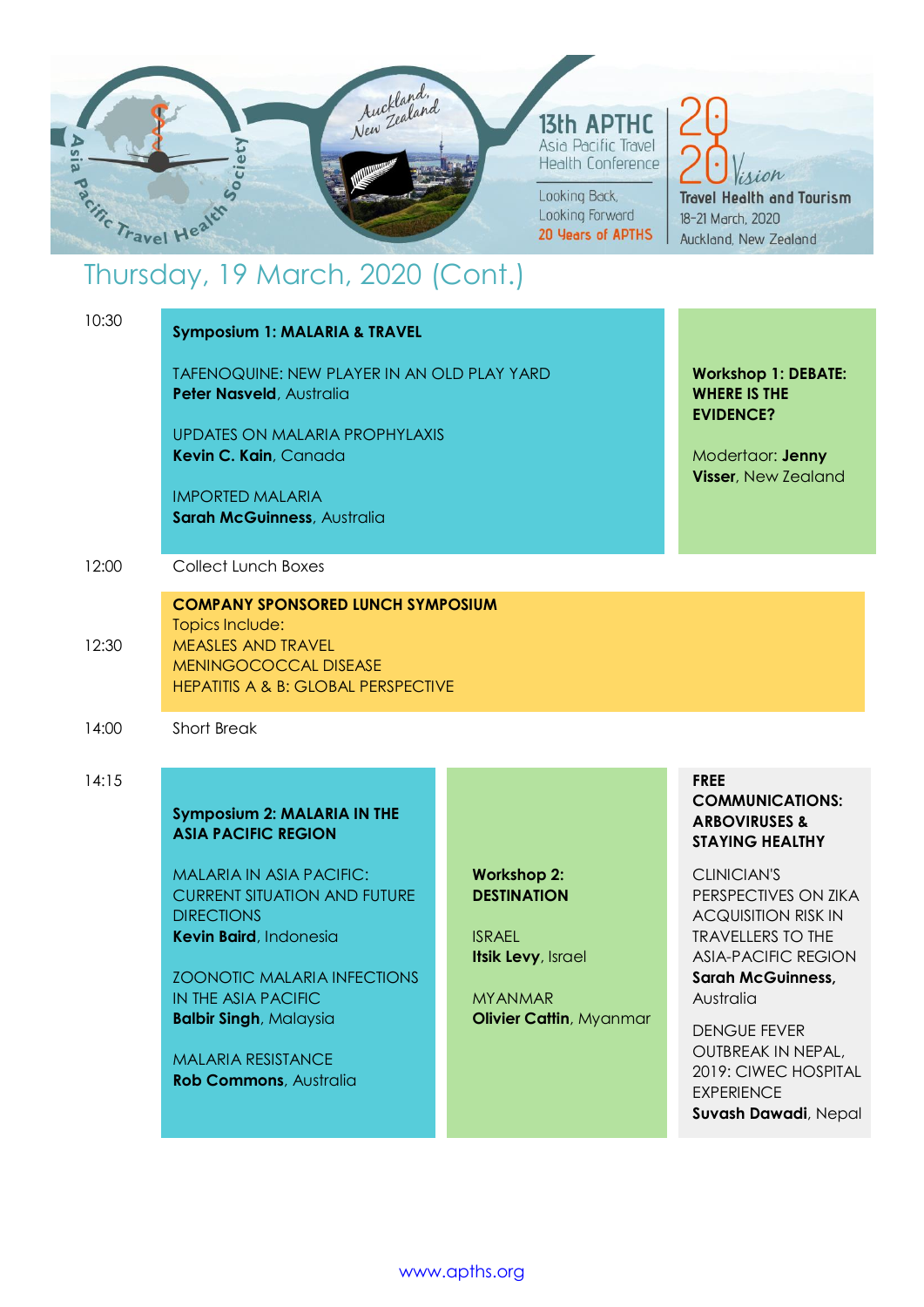

# Thursday, 19 March, 2020 (Cont.)

### **FREE COMMUNICATIONS: ARBOVIRUSES & STAYING HEALTHY (Parallel Session Cont.)**

DEVELOPMENT OF A HIGHLY SPECIFIC AND SENSITIVE MULTIPLEX DIAGNOSTIC TEST SYSTEM FOR THE SIMULTANEOUS DETECTION OF ANTIBODIES AND ANTIGENS AGAINST CHIKUNGUNYA, DENGUE AND ZIKA **Andreas Latz**, Germany

IMPACT OF PRE-DEPARTURE PREPARATION ON THE HEALTH AND WELLBEING OF AUSTRALIAN GAP YEAR TRAVELLERS

**Luis Furuya-Kanamori**, Australia

FOOD INTAKE AMONG DOMESTIC PILOT OF A COMMERCIAL AIRLINES IN INDONESIA **Trevino Pakasi**, Indonesia

DRINKING AND NIGHTTIME DRIVING COULD RESULT IN SEVERE HEALTH OUTCOME: A 5-YEAR RETROSPECTIVE STUDY OF INTERNATIONAL TRAVELERS WITH TRAFFIC ACCIDENTS AT A UNIVERSITY HOSPITAL EMERGENCY CENTER IN THAILAND **Vorapot Sapsirisavat**, Thailand

15:45 Coffee, poster viewing and visit the exhibition

### 16:15 **Symposium 3: PREGNANCY AND TRAVEL: REVIEWING THE EVIDENCE** TRAVEL VACCINES: SYSTEMATIC REVIEW **Ami Neuberger**, Israel ZIKA AND ARBOVIRUSES AND THE PREGNANT TRAVELER **Cheryl Jones**, Australia SAFE TRAVEL OF THE PREGNANT TRAVELER **Elinor Slater**, New Zealand **Workshop 3: DURING & POST TRAVEL CASE REPORTS Wasin Matsee**, Thailand **Suvash Dawadi**, Nepal **FREE COMMUNICATIONS**

17:45 End of sessions

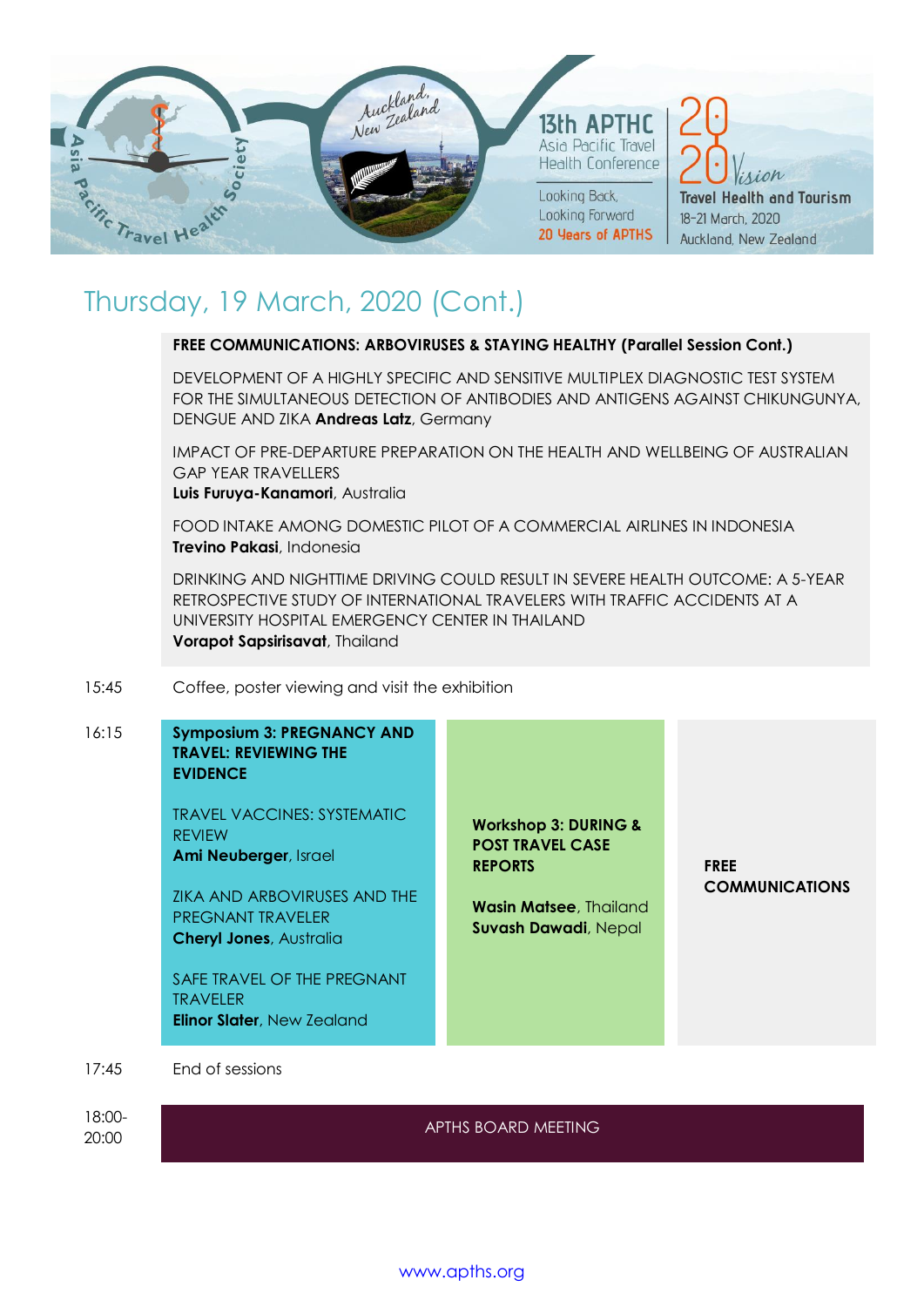

| 8:30  | <b>Plenary 2: DIAGNOSTICS: NEW TOOLS, NEW HORIZONS</b>                                                                                                                                                                                                |                                                                                                                                                                                                                    |                                                                                                                                                            |
|-------|-------------------------------------------------------------------------------------------------------------------------------------------------------------------------------------------------------------------------------------------------------|--------------------------------------------------------------------------------------------------------------------------------------------------------------------------------------------------------------------|------------------------------------------------------------------------------------------------------------------------------------------------------------|
|       | <b>DIAGNOSTIC TOOLS: BRIDGING THE GAPS</b><br><b>Eli Schwartz, Israel</b>                                                                                                                                                                             |                                                                                                                                                                                                                    |                                                                                                                                                            |
|       | NOVEL DIAGNOSTIC TOOLS AND THEIR PROS AND CONS<br><b>Jenny Robson</b> , Australia                                                                                                                                                                     |                                                                                                                                                                                                                    |                                                                                                                                                            |
| 10:00 | Coffee, poster viewing and visit the exhibition                                                                                                                                                                                                       |                                                                                                                                                                                                                    |                                                                                                                                                            |
| 10:30 | <b>Symposium 4: SPECIAL</b><br><b>POPULATIONS IN TOURISM</b><br><b>TRAVELING WITH IBD</b><br>Michael Schultz, New Zealand<br><b>BIOLOGIC DRUGS</b><br>Joseph (Joe) Torresi, Australia<br><b>MEDICAL TOURISM</b><br><b>Brent Lovelock, New Zealand</b> | <b>Workshop 4: LESSENING</b><br><b>THE IMPACT: RAISING</b><br><b>ENVIRONMENTAL</b><br><b>AWARENESS IN</b><br><b>TRAVELLERS</b><br><b>Claire Wong, New</b><br><b>Zealand</b><br>Jenny Visser, New<br><b>Zealand</b> | <b>Workshop 5: SAFETY &amp;</b><br><b>SECURITY</b><br>Peter Leggat, Australia<br>Marc Shaw, New<br><b>Zealand</b><br>Jonathon Berry, New<br><b>Zealand</b> |
| 12:00 | <b>Collect Lunch Boxes</b>                                                                                                                                                                                                                            |                                                                                                                                                                                                                    |                                                                                                                                                            |
| 12:30 | <b>LUNCH SESSION</b><br><b>ABC 2: MALARIA AND MORE</b><br><b>Pornthep Chanthavanich,</b><br><b>Thailand</b><br>Sonny Lau, Australia                                                                                                                   | <b>LUNCH SESSION</b><br><b>MEET THE PROFESSOR:</b><br>NEWS ON TICK-BORNE ENCEPHALITIS AND LYME<br><b>DISEASE</b><br>Robert Steffen, Switzerland                                                                    |                                                                                                                                                            |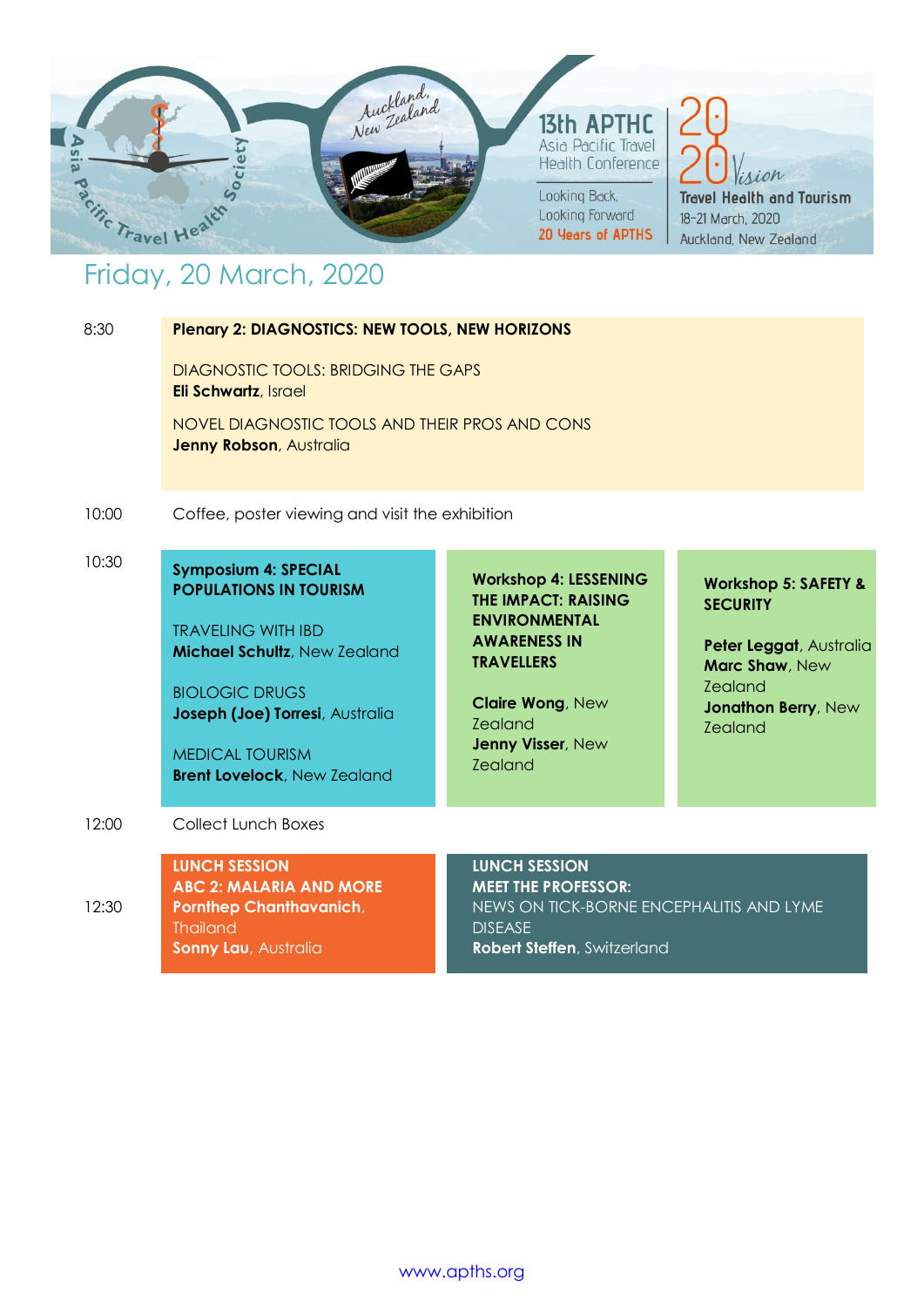

# Friday, 20 March, 2020 (Cont.)

### 14:00 **Symposium 5: GETTING THERE AND BACK SAFELY**

INFECTIOUS DISEASE RISKS IN FLIGHTS: FROM NorV TO TB **David Powell**, New Zealand

IN-FLIGHT EMERGENCIES **Ady Wirawan**, Indonesia

AEROMEDICAL RETRIEVAL AND REPATRIATION **Graham Denyer**, New Zealand **Workshop 6: SPECIAL POPULATIONS**

PEDIATRICS **Natalie Prevatt**, UK

OLDER TRAVELER **Joseph (Joe) Torresi**, Australia

### **FREE COMMUNICATIONS: CLINICAL CASES & DIAGNOSTICS**

A CASE REPORT OF AN EXTREMELY DRUG-RESISTANT (XDR) TYPHOID FEVER IN A TRAVELLER RETURNING FROM PAKISTAN

**Raymond Fong**, Singapore

CHARACTERISTICS OF FEBRILE RETURNING TRAVELERS VISITED OUR TRAVEL CLINIC IN THE SOUTH WEST PART OF JAPAN **Toru Sakamoto**, Japan

CHARACTERISTICS OF CRITICALLY ILL TRAVELERS TREATED AT INTENSIVE CARE UNIT OF KASIH IBU HOSPITAL, BALI **Dewa Ayu Putri Masyeni**, Indonesia

[www.apths.org](http://www.apths.org/)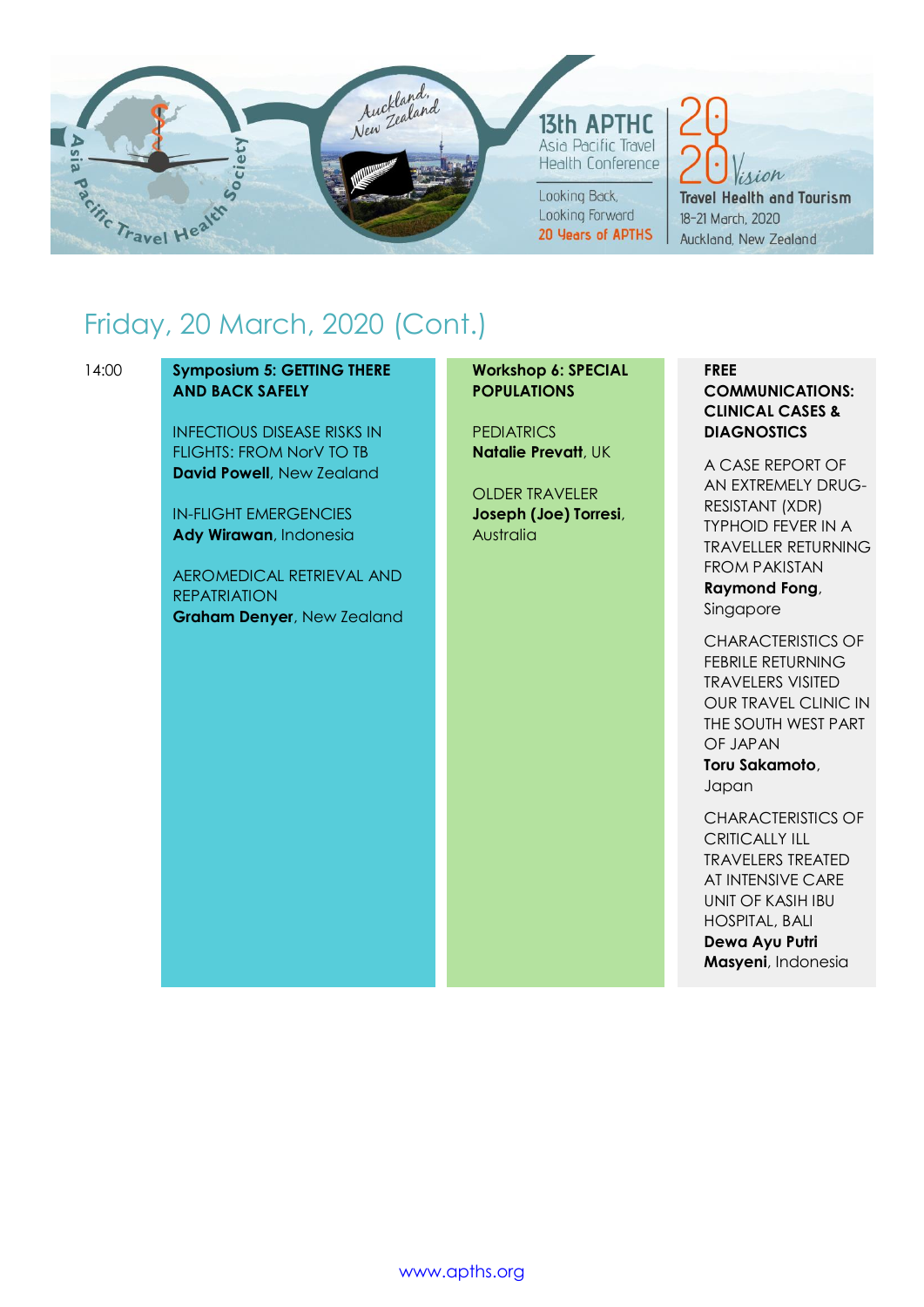

# Friday, 20 March, 2020 (Cont.)

### **FREE COMMUNICATIONS: CLINICAL CASES & DIAGNOSTICS (Parallel Session Cont.)**

DEVELOPMENT OF AN BARTONELLA HENSELAE SPECIFIC ELISA **Andreas Latz**, Germany

TWO CASE-REPORTS OF CUTANEOUS LEISHMANIASIS FROM DIFFERENT CONTINENTS **Rastislav Madar**, Czech Republic

PHYSICAL EXAMINATION TO PREPARE PATIENTS WITH CHRONIC OBSTRUCTIVE PULMONARY DISEASE FOR LONG HAUL FLIGHT **Trevino Pakasi**, Indonesia

15:30 Coffee, poster viewing and visit the exhibition

| 16:00 | Symposium 6: "ONE HEALTH" IN<br><b>ASIA</b>             |                                                                  | <b>Workshop 8: FITNESS</b><br><b>TO TRAVEL</b>           |
|-------|---------------------------------------------------------|------------------------------------------------------------------|----------------------------------------------------------|
|       | <b>LEPTOSPIROSIS</b><br>Michelle Balm, New Zealand      | <b>Workshop 7: RABIES -</b><br><b>UPDATE</b>                     | IS MY PATIENT FIT TO<br><b>FLY?</b><br>David Powell, New |
|       | RICKETTSIA AND Q FEVER<br>Priscilla Rupali, India       | <b>Deborah Mills, Australia</b><br><b>Wasin Matsee, Thailand</b> | <b>Zealand</b><br>IS MY PATIENT FIT TO                   |
|       | <b>VACCINES AGAINST VECTOR</b><br><b>BORNE DISEASES</b> |                                                                  | <b>DIVE?</b><br><b>Simon Mitchell, New</b>               |

**Zealand** 

17:30 End of day's sessions

**Martin Haditsch**, Austria

Saturday, 21 March, 2020

[www.apths.org](http://www.apths.org/)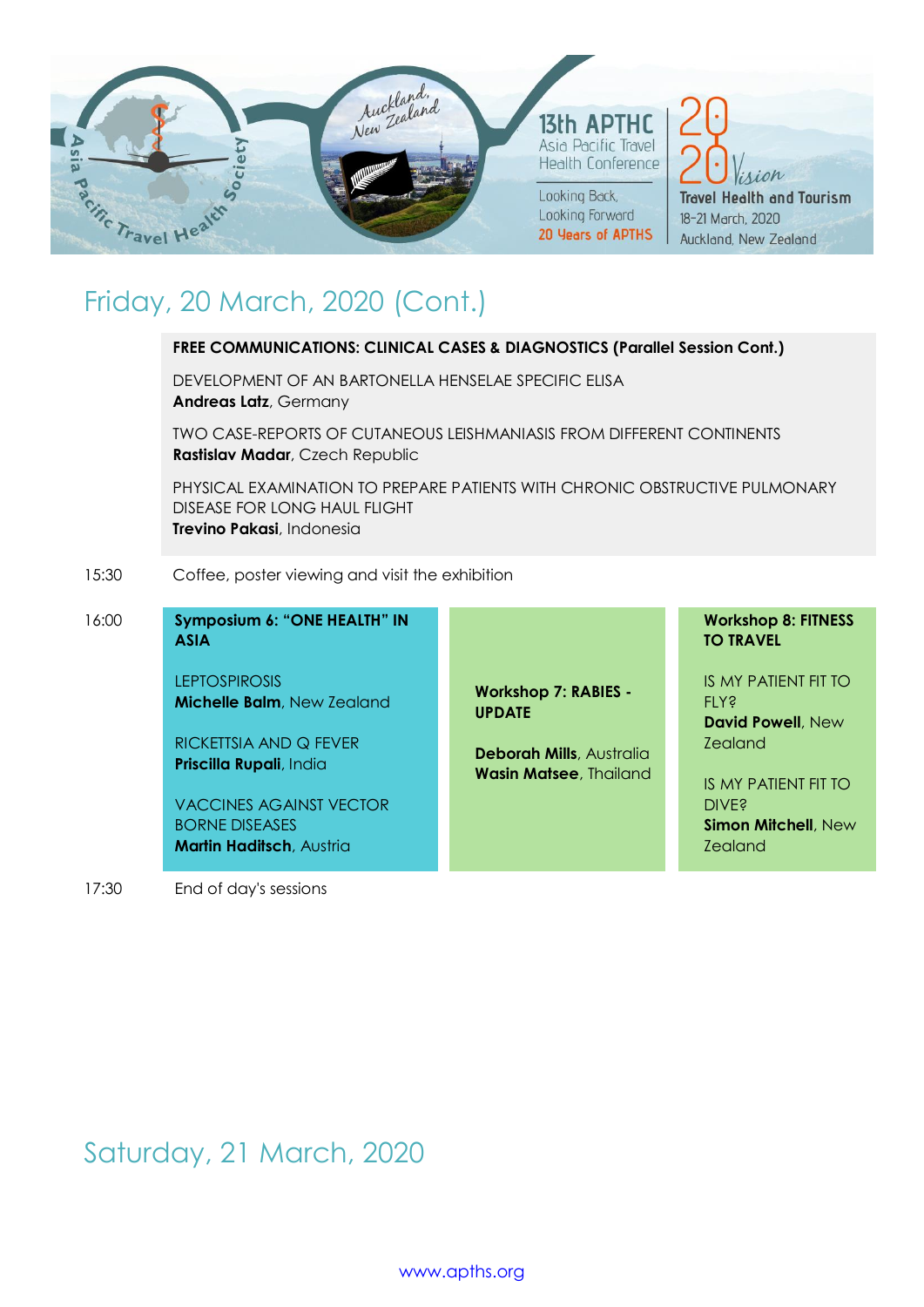

8:30

### **Plenary 3: FUTURE OF VACCINATION FOR TRAVEL**

NEW ARBOVIRUS VACCINES **Annelies Wilder-Smith**, Switzerland

BARRIERS IN VACCINE UPTAKE **Mike Starr**, Australia

10:00 Coffee, poster viewing and visit the exhibition

10:30

**QUIZ: TRAVEL & TROPICAL MEDICINE** Quiz Master: **Marc Shaw**, New **Zealand** 

**ABC 3: PREPARING FOR THE ISTM CERTIFICATE OF TRAVEL HEALTH EXAMINATION Lin Chen**, USA **Saroj Pokhrel**, Nepal

### **AN OVERVIEW OF TRAVEL MEDICINE & MEET THE ISTM PRESIDENT Lin Chen**, USA

### 12:15 Collect Lunch Boxes

**LUNCH SESSION: NOVEL CORONAVIRUS (COVID-19)**

SARS THEN - COVID-19 NOW **Annelies Wilder-Smith**, Switzerland

### $12.45$ SITUATION IN CHINA **Kate Gaynor**, China

NOTES FROM THE FIELD: SINGAPORE'S EXPERIENCE DURING THE COVID-19 OUTBREAK **Sapna Sadarangani**, Singapore

# Saturday, 21 March, 2020 (Cont.)